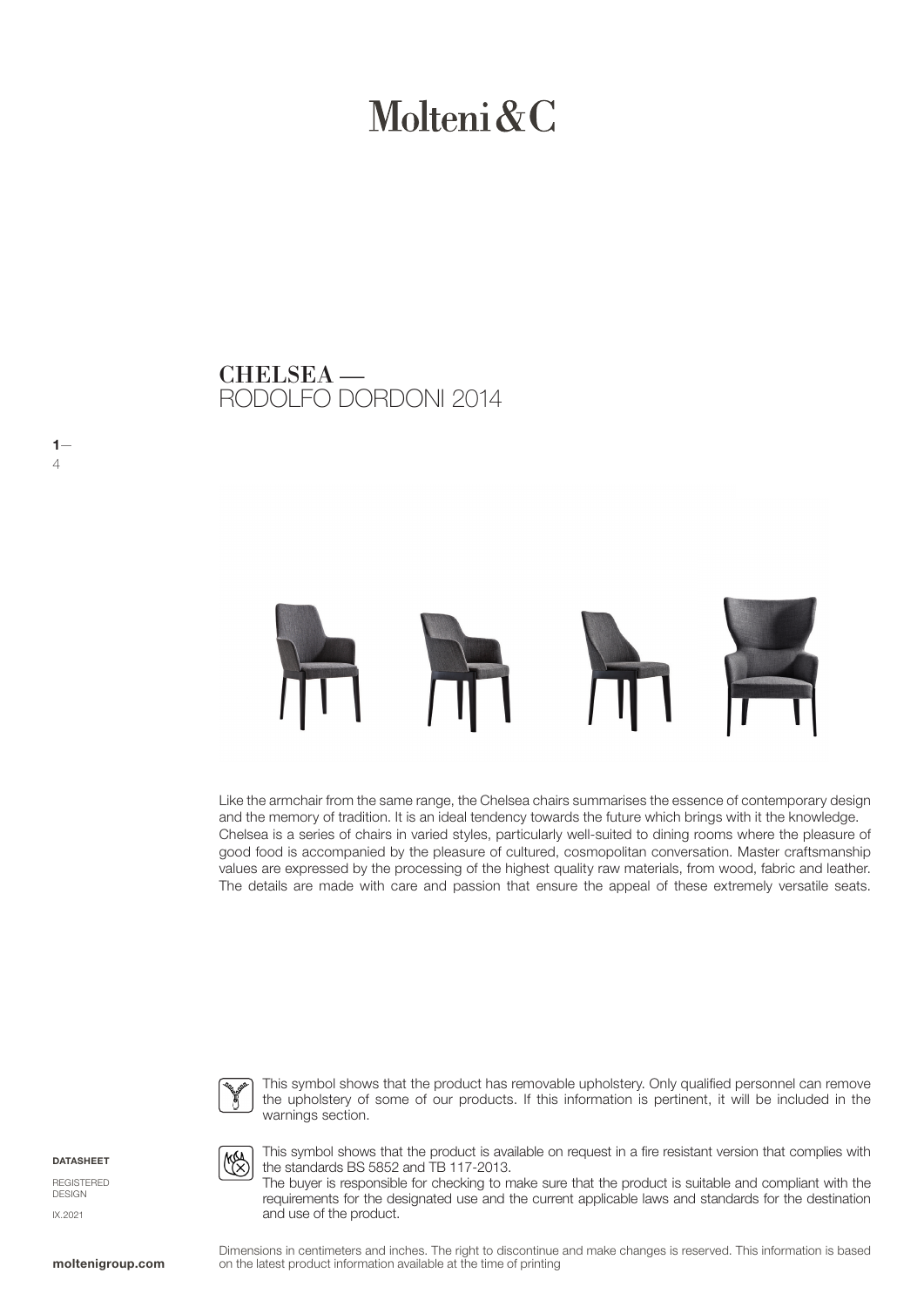**CHELSEA** RODOLFO DORDONI 2014

#### FINISHES

WOODEN BASE FINISHES solid wood stained: eucalyptus - grey oak - graphite oak - black oak - walnut

The structure of CSE1-CSB1-CSB2 chairs can be finished in other colours, glossy lacquers from the Molteni range, if a minimum quantity of 4 chairs is ordered and for a supplementary charge for each chair. Delivery times will be verified by the sales office at the time the order is placed.

GLOSSY LACQUERED FINISH only for chairs CSE1 - CSB1 - CSB2 in the colours: silica - moka - black

### Molteni&C

 $2-$ 

4

### TECHNICAL INFORMATION

**STRUCTURE** In solid wood stained. Feet in plastic non slip material.

ARMCHAIRS SEAT (CPO1-CPO2) Metal frame with elastic straps. Flexible, cold foamed polyurethane. Velveteen resin bonded cover. Polyurethane seat cushion.

CHAIRS AND SMALL ARMCHAIR CPO3-CPO4 SEAT Internal structure is a solid firwood (Picea abies) frame and chipboard, with elastic straps. Padding in variable density high-resistance foam polyurethane. Light velvet cover.

POUF SEAT Internal structure is a chipboard. Padding in variable density high-resistance foam polyurethane. Light velvet cover.

BACKREST (ARMCHAIRS-CHAIRS-SMALL SOFA) Internal structure in Polimex (composite polyester/polyurethane material) covered with density high-resistance foam polyurethane. Light velvet cover.

BENCH SEAT Internal structure is a solid firwood (Picea abies) frame and chipboard, with elastic straps. Padding in variable density high-resistance foam polyurethane. Light velvet cover.

SEAT CUSHIONS (SMALL SOFA-ARMCHAIR) Shaped polyurethane and polyester fibre insert. 100% cotton cover.

EXTERNAL REMOVABLE SLIPCOVERS (See enclosed label, referring to the specific slipcover).



AVAILABLE IN FIRE-RESISTANT VERSION TB117 AND BS5852

**CHAIRS** 



#### **DATASHEET**

**REGISTERED** DESIGN IX.2021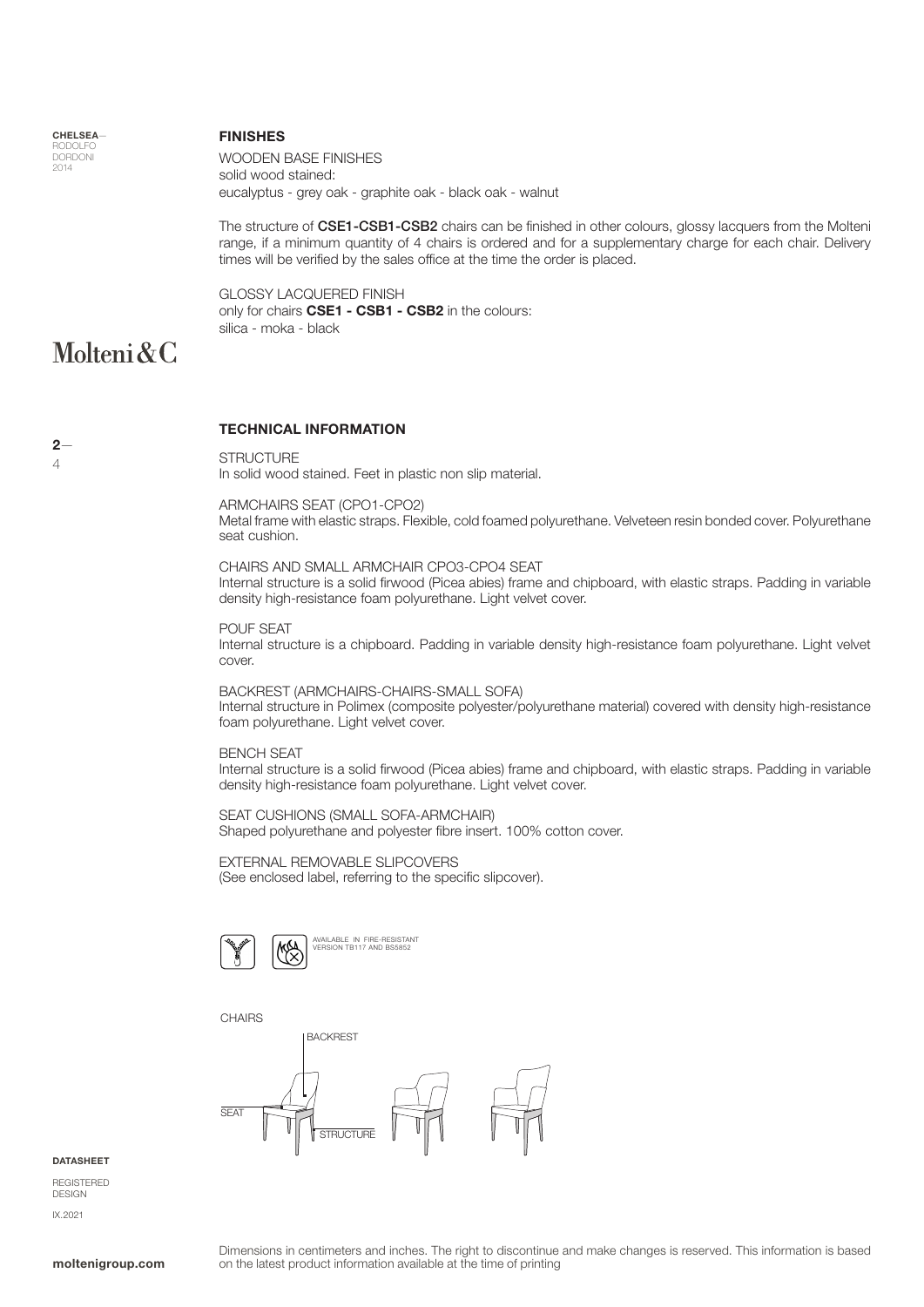CHELSEA— RODOLFO DORDONI

### TECHNICAL INFORMATION





## Molteni&C

3—

4

SMALL ARMCHAIRS BENCH BENCH SMALL SOFA









DIMENSIONS



DATASHEET

REGISTERED DESIGN IX.2021

Dimensions in centimeters and inches. The right to discontinue and make changes is reserved. This information is based on the latest product information available at the time of printing